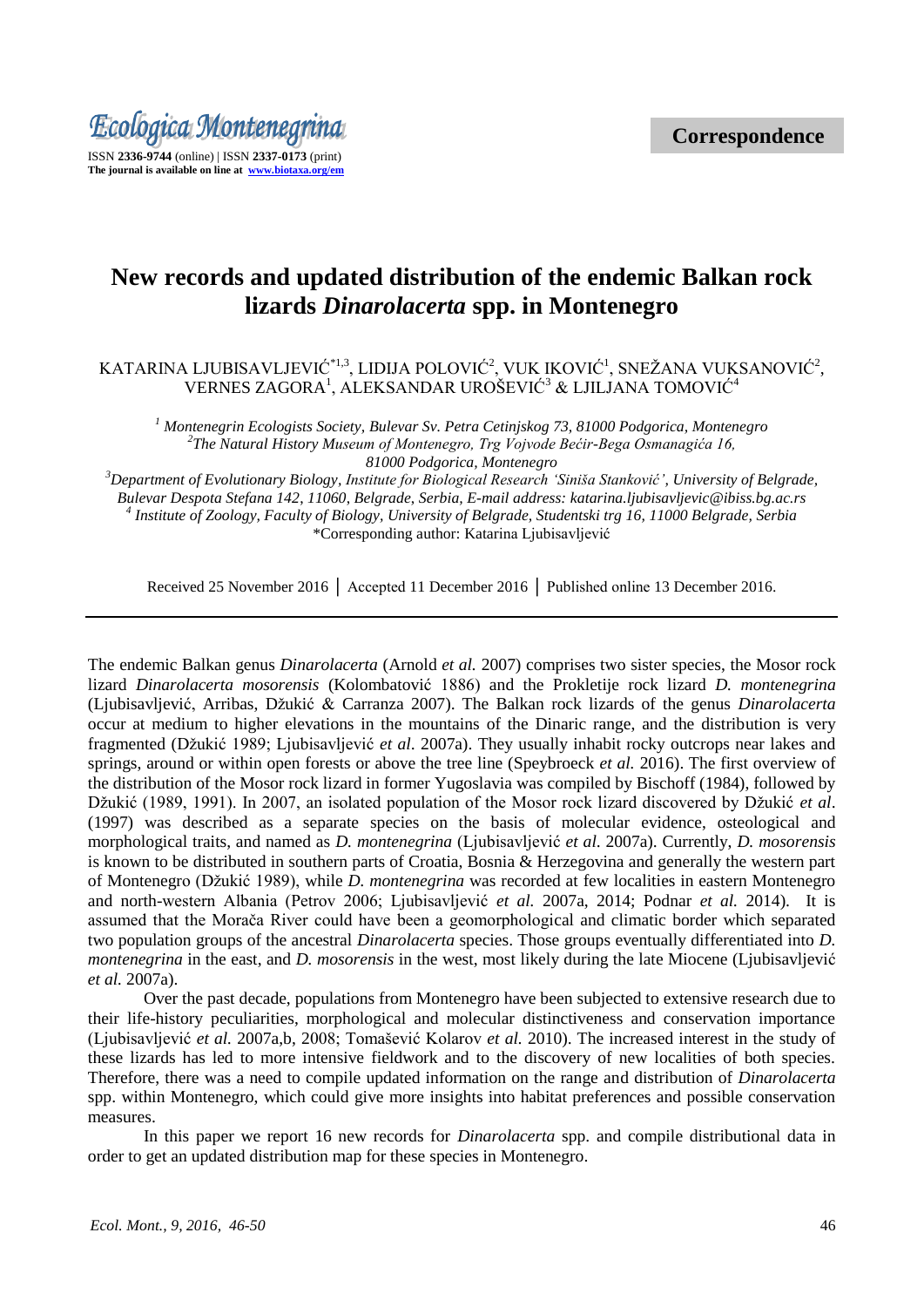

**Figure 1.** Updated distribution of *D. mosorensis* (circles) and *D. montenegrina* (triangles) in Montenegro (locality numbers explained in Appendix I). Solid symbols – new records; open symbols - literature data.

The majority of new records were collected during field surveys between 2012 and 2016. The species were documented through direct visual observation and identified according to the relevant taxonomic literature (Ljubisavljević *et al*. 2007a; Speybroeck *et al.* 2016). The detailed data regarding new and published records are presented in Appendix I.

New findings of the Mosor rock lizard were reported from the north-western, central and southwestern parts of Montenegro from 1132 m (Krivošije area) to 1900 m a.s.l. (Mt. Orjen) (Figure 1), with an exceptionally low altitude of 270 m in the Mrtvica River canyon. At newly recorded sites, *D. mosorensis* were most often found on limestone outcrops in the range of thermophilous (*Seslerio-Fagetum moesiacae*) beech forests, on natural high-altitude rocks and rocky pastures (above the tree line) or those formed secondarily due to deforestation. The species was found within Oro-mediterranean forest of whitebark pine (*Pinetum heldreichii mediterraneo-montanum*) at two sites on Mt. Orjen. The distribution of the Mosor rock lizard on Mt. Orjen is more precisely defined by new findings, since only the general information of its occurrence on this mountain existed in literature (Méhely 1909; Bischoff 1984). New records in Pivska župa and especially on Golija and Njegoš Mts. make a significant contribution in filling in the gap between the findings from the Montenegrin-Herzegovinian border area and those from Mt. Durmitor. The availability of suitable habitats suggests that the Mosor rock lizard probably occurs on other mountains of the central and western part of the country. Probably the most interesting new record of *D. mosorensis* is the one from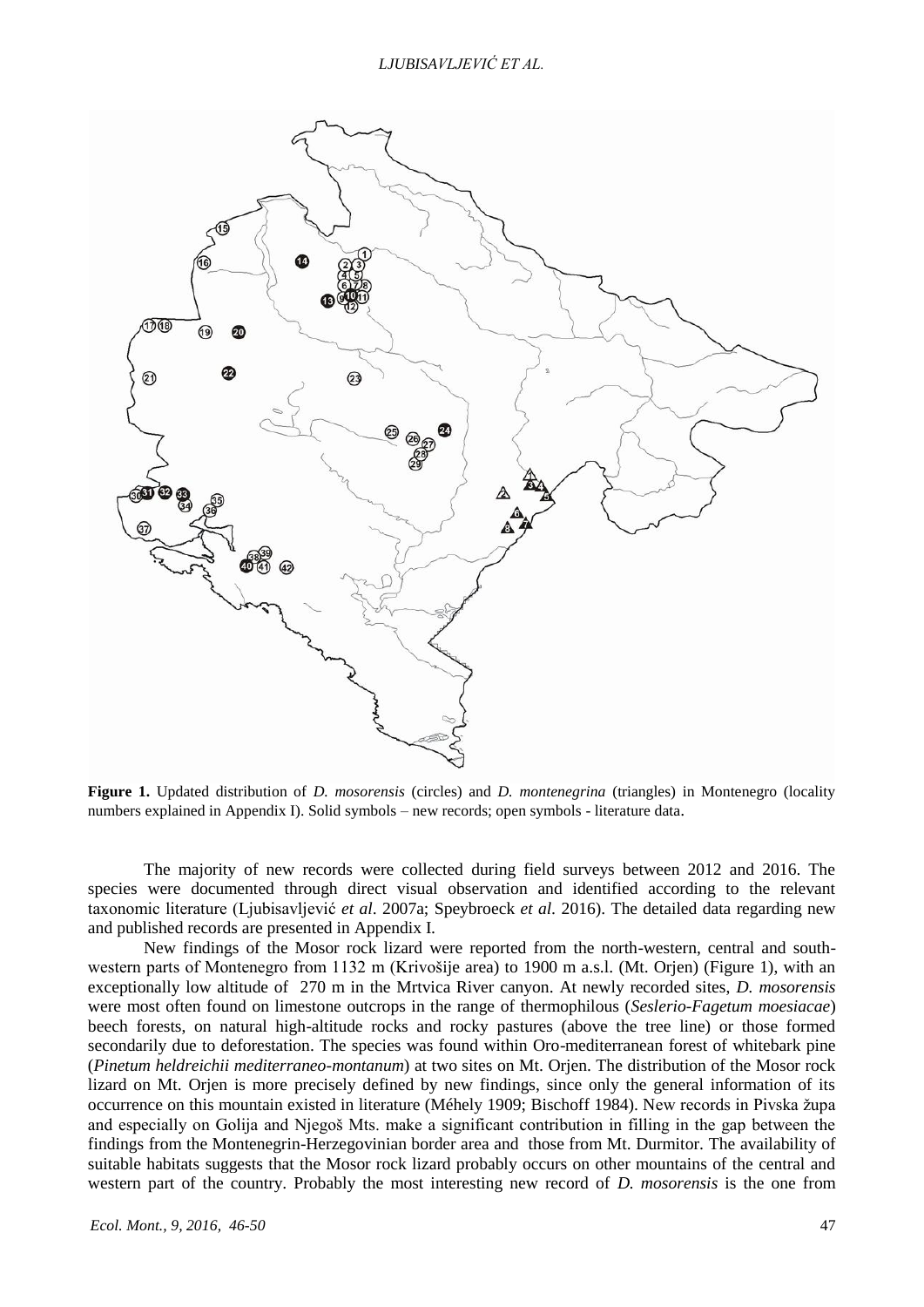#### *UPDATED DISTRIBUTION OF DINAROLACERTA SPP.*

Mrtvica River canyon. It is the lowest elevation record for this species. The lizard is found on the rocks near the water in the moist canyon bottom, bordered with sub-Mediterranean forests of oriental hornbeam (*Carpinus orientalis*) that extends well down the slopes of the canyon. This is most likely refugial site of the Mosor rock lizard, having in mind that deep canyons may contain various refugial habitats functioning as downstream and upstream corridors through higher elevation terrain between climate oscillations (Stevens 2012). The phenomenon of temperature inversion which is characteristic for mountainous areas and canyons (Thompson 1967) could create a localized pocket of suitable microclimate conditions for refugial habitat (Mackintosh 2014). Important implications of this finding are that future surveys should, together with suitable high-altitude habitats, include the possible refugial habitats of *D. mosorensis* in gorges and canyons at lower altitudes.

Only two records of *D. montenegrina* have been previously reported for Montenegro (Ljubisavljević *et al.* 2007a, 2014). Six new records expand the known distribution of the species in Montenegro to the east, and reduce the gap between Montenegrin and west Albanian localities. The Prokletije rock lizard was found between 1200 and 1700 m a.s.l. predominantly near the edge of montane beech forests on open rocky grounds or on rocks and boulders around the mountain lakes and springs. At one locality (Toke), *D. montenegrina* was recorded on scattered limestone rocks and outcrops in open wood of whitebark pine (*Pinetum heldreichii bertiscum*)*.* It is possible that this species further occurs in favorable habitats at higher elevations between Žijovo and Komovi Mts. in eastern Montenegro. The future surveys will likely extend the known range of the Prokletije rock lizard.

#### **Acknowledgements**

This study was funded by the Rufford Small Grants Foundation (grant nos. 14714-1, 19600-2 and 19309-2). We are thankful to Milan Fatić, Benjamin Jusić and Aleksandar Simović for help in the fieldwork.

#### **References**

- Arnold, E. N., Arribas, O. & Carranza, S. (2007) Systematics of the Palaearctic and Oriental lizard tribe Lacertini (Squamata: Lacertidae: Lacertinae), with descriptions of eight new genera. Zootaxa, 1430, 1–86.
- Bischoff, W. (1984) *Lacerta mosorensis* Kolombatović, 1886, Mosor-Eidechse. *In*: Böhme, W. (Ed.), *Handbuch der Reptilien und Amphibien Europas, Bd.2–1, Echsen II (Lacerta)*. Aula Verlag, Wiesbaden, pp. 290–300.
- Džukić, G. (1989) Remarks on distribution and protection problems of the Mosor rock lizard, *Lacerta mosorensis* Kolombatović, 1886 (Reptilia, Lacertidae). Biologia Gallo-helenica, 15, 185–190.
- Džukić, G. (1991) Fauna Durmitora: vodozemci i gmizavci. *In*: Nonveiller, G. (Ed.), "The Fauna of *Durmitor" 4*, *Posebna izdanja 24, Odeljenje prirodnih nauka 15*. Crnogorska akademija nauka i umjetnosti, Titograd, pp. 9–78.
- Džukić, G., Đorović, A., Kalezić, M., Aleksić, I. & Crnobrnja- Isailović, J. (1997) The Mosor lizard occurs also in the Prokletije Mountain Massif. *University Thought*, *Natural Sciences*, *Priština,* III (2),  $61-62.$
- Kolombatović, J. (1886) Imenik kralješnjaka Dalmacije. II dio: Dvoživci, gmazovi i ribe. *Godišnji izvještaj Velike realke u Splitu 1885/1886*, 1–20.
- Ljubisavljević, K., Arribas, O., Džukić, F. & Carranza, S. (2007a) Genetic and morphological differentiation of Mosor rock lizards, *Dinarolacerta mosorensis* (Kolombatović, 1886), with the description of a new species from the Prokletije Mountain Massif (Montenegro) (Squamata: Lacertidae). *Zootaxa*, 1613, 1–22.
- Ljubisavljević, K., Polović, L., Tomašević Kolarov, N., Džukić, G. & Kalezić, M. L. (2007b) Female lifehistory characteristics of the Mosor rock lizard, *Dinarolacerta mosorensis* (Kolombatović, 1886) from Montenegro (Squamata: Lacertidae). *Journal of Natural History*, 41, 2979–2993.
- Ljubisavljević, K., Polović, L. & Ivanović, A. (2008) Sexual differences in size and shape of the Mosor rock lizard [*Dinarolacerta mosorensis* (Kolombatovic, 1886)] (Squamata: Lacertidae): a case study of the Lovćen mountain population (Montenegro). *Archives of Biological Sciences*, 60 (2), 279–288.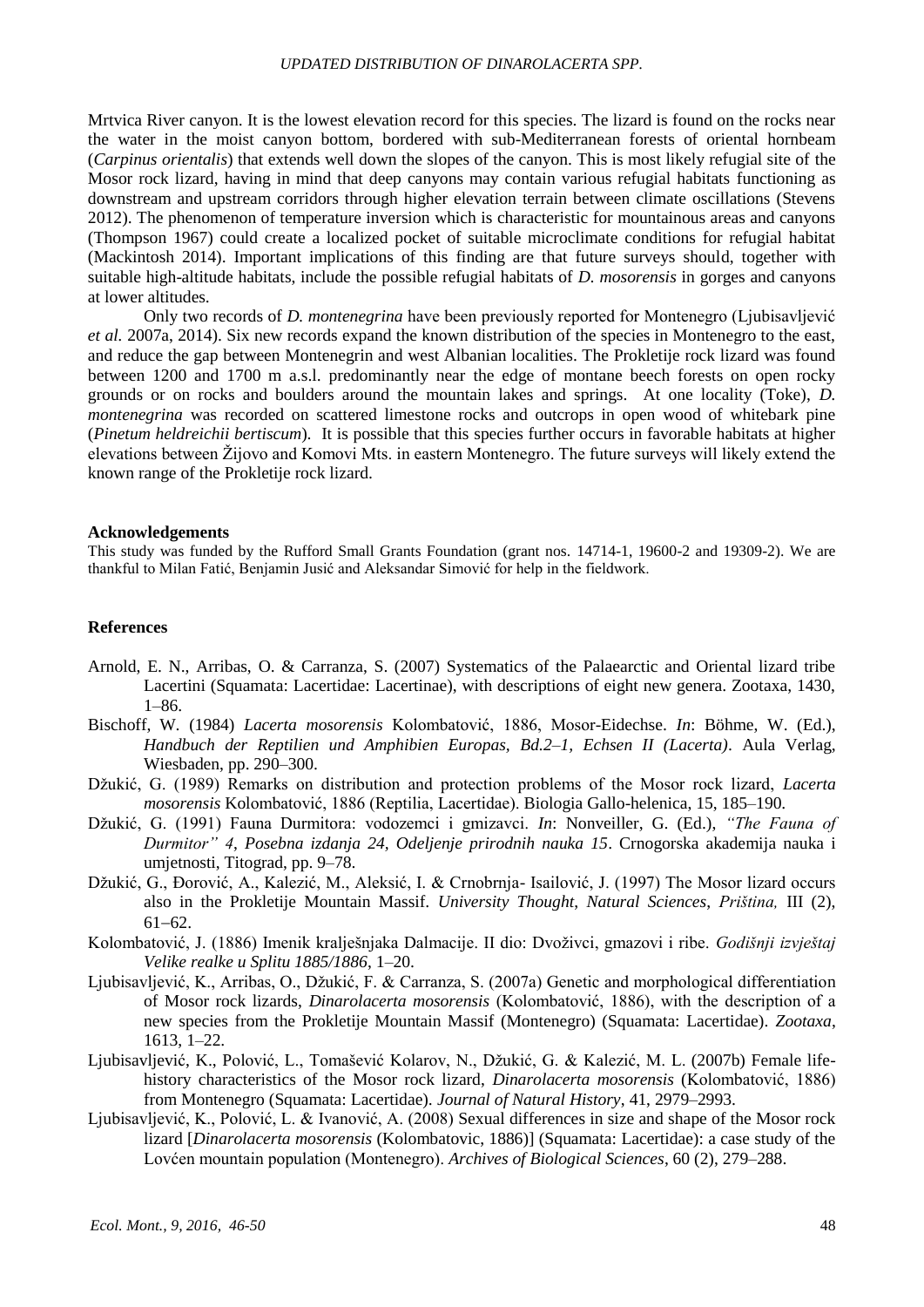- Ljubisavljević, K., Polović, L., Vuksanović, S. & Iković, V. (2014) A new record of the Prokletije rock lizard, *Dinarolacerta montenegrina* (Squamata: Lacertidae) in Montenegro. *Ecologica Montenegrina*, 1 (4), 101–103.
- Mackintosh, A. (2014) 25. Montane habitats. *In:* Natural England and RSPB (Eds.). *Climate Change Adaptation Manual*. pp. 186–191. Available from: www.naturalengland.org.uk/publications (04.11.2016)
- Méhely, L. von (1909) Materialien zu einer Systematik und Phylogenie der muralis-ähnlichen Lacerten. *Annales historico-naturales Musei nationalis Hungarici*, *Budapest*, 7 (2), 409–621.
- Petrov, B. (2006) *Lacerta mosorensis* Kolombatović, 1886 new to the herpetofauna of Albania. *Herpetozoa*, 19, 92–93.
- Podnar, M., Bruvo Mađarić, B. & Mayer, W. (2014) Non-concordant phylogeographical patterns of three widely codistributed endemic Western Balkans lacertid lizards (Reptilia, Lacertidae) shaped by specific habitat requirements and different responses to Pleistocene climatic oscillations. *Journal of Zoological Systematics and Evolutionary Research*, 52, 119–129.
- Speybroeck, J., Beukema, W., Bok, B., Voort Van Der, J. & Velikov, I. (2016) *Field Guide to Amphibians and Reptiles of Britain and Europe.* Bloomsbury, London/New York, 432 pp.
- Stevens, L. E. (2012) The biogeographic significance of a large, deep canyon: Grand Canyon of the Colorado River, southwestern USA. *In*: Stevens, L. E. (Ed.), *Global Advances in Biogeography*. InTech, Rijeka, Croatia, pp. 169–208.
- Thompson, A. H. (1967) Surface temperature inversions in a canyon. *Journal of Applied Meteorology*, 6, 287–296.
- Tomašević Kolarov, N., Ljubisavljević, K., Polović, L., Džukić, G. & Kalezić, M. L. (2010) The body size, age structure and growth pattern of the endemic Balkan Mosor rock lizard (*Dinarolacerta mosorensis*, Kolombatovic 1886). *Acta Zoologica Academiae Scientiarum Hungaricae*, 56(1), 55– 71.